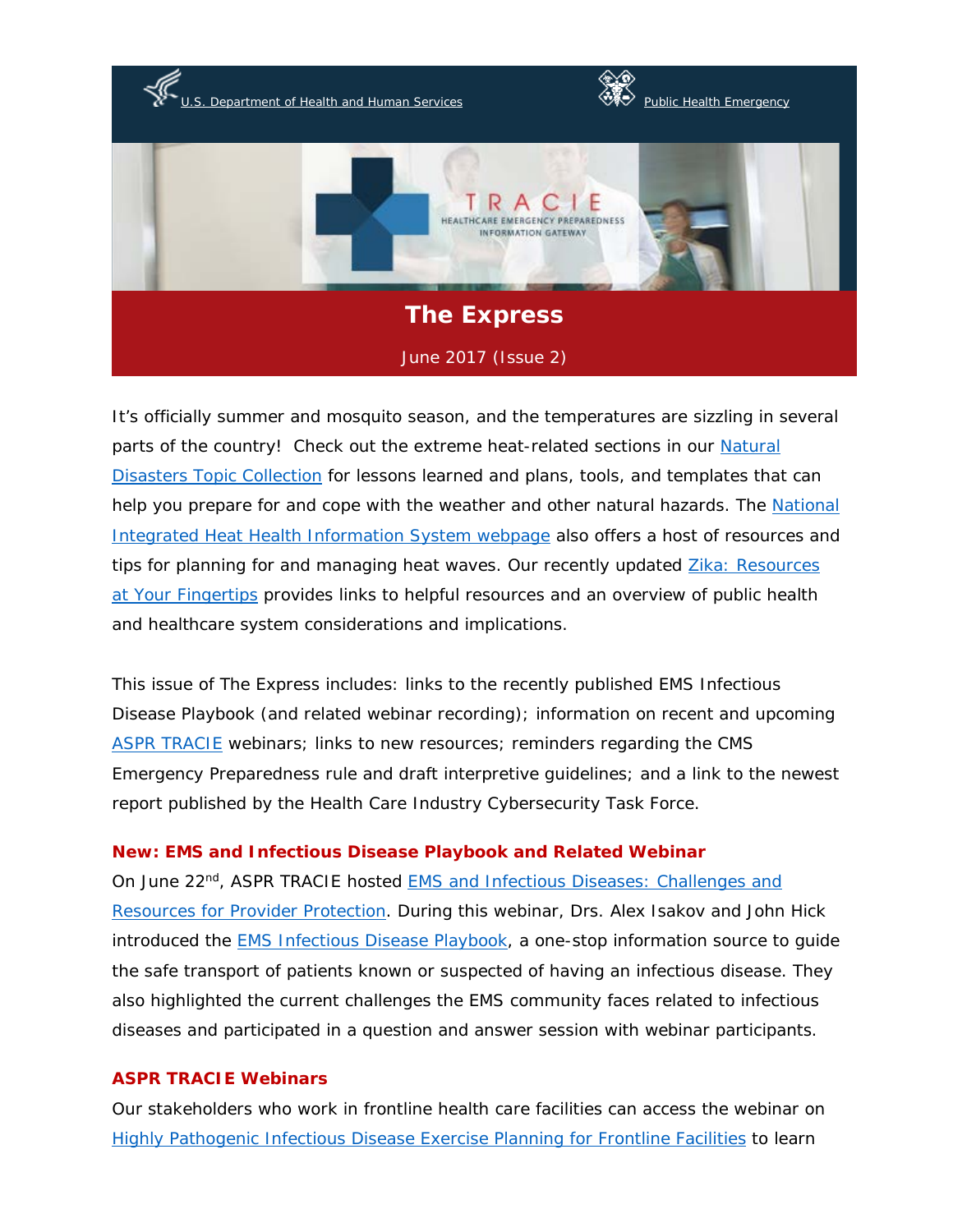more about the National Ebola Training and Education Center's [\(NETEC\)](https://netec.org/) suite of free, fully customizable, Homeland Security Exercise and Evaluation Program (HSEEP) compliant exercise materials.

Has your agency or facility felt the effects of recent shortages of multiple medications frequently used in the care of critically ill patients? Check out Clinicians and Coalitions: [A Conversation about Finding Solutions for Medication Shortages,](https://asprtracie.hhs.gov/documents/aspr-tracie-medication-shortages-webinar-508.pdf) a webinar featuring practitioners and speakers from the Association of State and Territorial Health Officials [\(ASTHO\)](http://www.astho.org/), state public health, ASPR, and the U.S. Food and Drug Administration (FDA) sharing strategies that can be employed to address these pharmaceutical shortfalls. You can also access the write-up of the [Q&A session.](https://asprtracie.hhs.gov/documents/aspr-tracie-medication-shortage-webinar-discussion-questions.pdf)

## **Save the Dates!**

Mark your calendars for these upcoming webinars:

- *July 20, 2:00-3:00 PM ET: [Growing and Sustaining: A Discussion About](https://register.gotowebinar.com/register/6020257554027280130)  [Healthcare Coalition Financial Models](https://register.gotowebinar.com/register/6020257554027280130)*. The next webinar in our series for healthcare coalitions (HCCs) will focus on several unique financial models used by HCCs. Speakers from a variety of jurisdictions/organizations will participate in a roundtable discussion on the different models, transition process lessons learned, benefits, and challenges.
- *August 23, 2:00-3:00 PM ET: [Highly Pathogenic Infectious Disease Exercise](https://register.gotowebinar.com/register/9141634725821470465)  [Planning for Regional Transport.](https://register.gotowebinar.com/register/9141634725821470465)* This NETEC-ASPR TRACIE webinar will feature a discussion on the regional transport plan exercise templates developed by NETEC.
- *September 14, 1:00-2:00 PM ET: HCC Tools and Resources (registration link coming soon)*. Melissa Harvey (ASPR National Healthcare Preparedness Programs) and Dr. John Hick will discuss the new tools and resources developed by ASPR TRACIE to assist HCCs with their preparedness efforts.

## **New ASPR TRACIE Resources**

Check out our [Avian Influenza \(Including Asian H7N9\): Resources at Your Fingertips](https://asprtracie.hhs.gov/documents/aspr-tracie-avian-influenza-resources-at-your-fingertips.pdf)  that that was developed in close coordination with CDC, USDA, and several of our subject matter experts. This document is designed to provide healthcare system professionals, emergency managers, and other stakeholders with resources and information to consider when improving their readiness for potential human infections with avian influenza A viruses.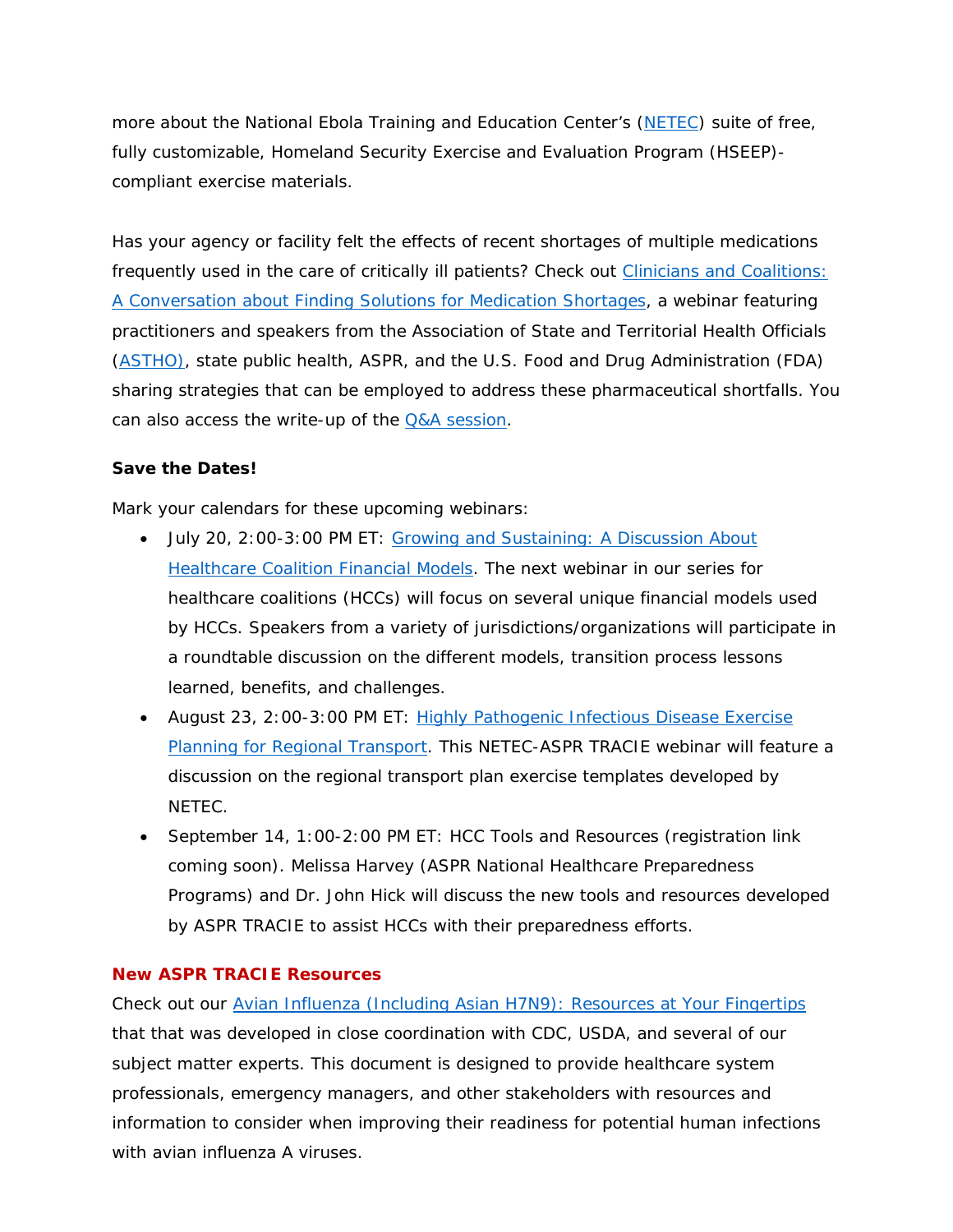Now you can access all [ASPR TRACIE-Developed](https://asprtracie.hhs.gov/tracie-resources) Resources from one convenient location! From resources on [disaster behavioral health](https://asprtracie.hhs.gov/documents/aspr-tracie-dbh-resources-at-your-fingertips.pdf) to [HIPAA,](https://asprtracie.hhs.gov/documents/aspr-tracie-hipaa-emergency-fact-sheet.pdf) [mass gatherings,](https://asprtracie.hhs.gov/documents/aspr-tracie-hcc-webinar-2-mass-gatherings.pdf) and [caring for staff after a disaster,](https://asprtracie.hhs.gov/documents/tips-for-retaining-and-caring-for-staff-after-disaster.pdf) you can find it there.

*Check back often—we will be releasing new resources all summer!*

#### **CMS Emergency Preparedness Rule Reminders**

Don't forget to check out the Advanced Copy of [CMS Interpretive Guidance.](https://www.cms.gov/Medicare/Provider-Enrollment-and-Certification/SurveyCertEmergPrep/Downloads/Advanced-Copy-SOM-Appendix-Z-EP-IGs.pdf) These final interpretive guidelines and survey procedures support the adoption of a standard allhazards emergency preparedness program for all certified providers and suppliers and addresses the unique differences of others.

The ASPR [TRACIE CMS EP Rule: Resources at Your Fingertips](https://asprtracie.hhs.gov/documents/cms-ep-rule-resources-at-your-fingertips.pdf) document includes links to helpful resources, and the Yale New Haven Health System Center for Emergency Preparedness and Disaster Response [CMS EP Rule Crosswalk](https://www.ynhhs.org/emergency/insights/library.aspx) can help planners understand the association between the CMS EP Rule Conditions of Participation and existing regulatory and accreditation standards.

## **Just Released: Improving Cybersecurity in the Health Care Industry**

Over the past five years, a dramatic escalation in cyber-attacks against the healthcare industry has put at risk personal privacy, financial security, health care research, and patient safety. Last year at the direction of Congress, HHS established the Health Care Industry Cybersecurity Task Force following the passage of the Cybersecurity Act of 2015. The Task Force has developed a [report to Congress](https://www.phe.gov/Preparedness/planning/CyberTF/Documents/report2017.pdf) conveying the urgency and complexity of the ever-changing cybersecurity risks—like the recent "WannaCry" ransomware attack—and recommendations that will increase security.

In addition, two reports were recently released by Microsoft and the U.S. Department of Homeland Security (DHS) about multiple vulnerabilities with Microsoft products, including the Windows operating system, and a threat by a group DHS labels as "Hidden Cobra." Both relate to the same type of vulnerability that allowed WannaCry to spread. Importantly, simply installing the Microsoft patches will not necessarily protect from "Hidden Cobra" since they use a wide range of vulnerabilities. DHS states "Hidden Cobra" targets are "…the media, aerospace, financial, and critical infrastructure sectors in the United States and globally," making the Healthcare and Public Health sector